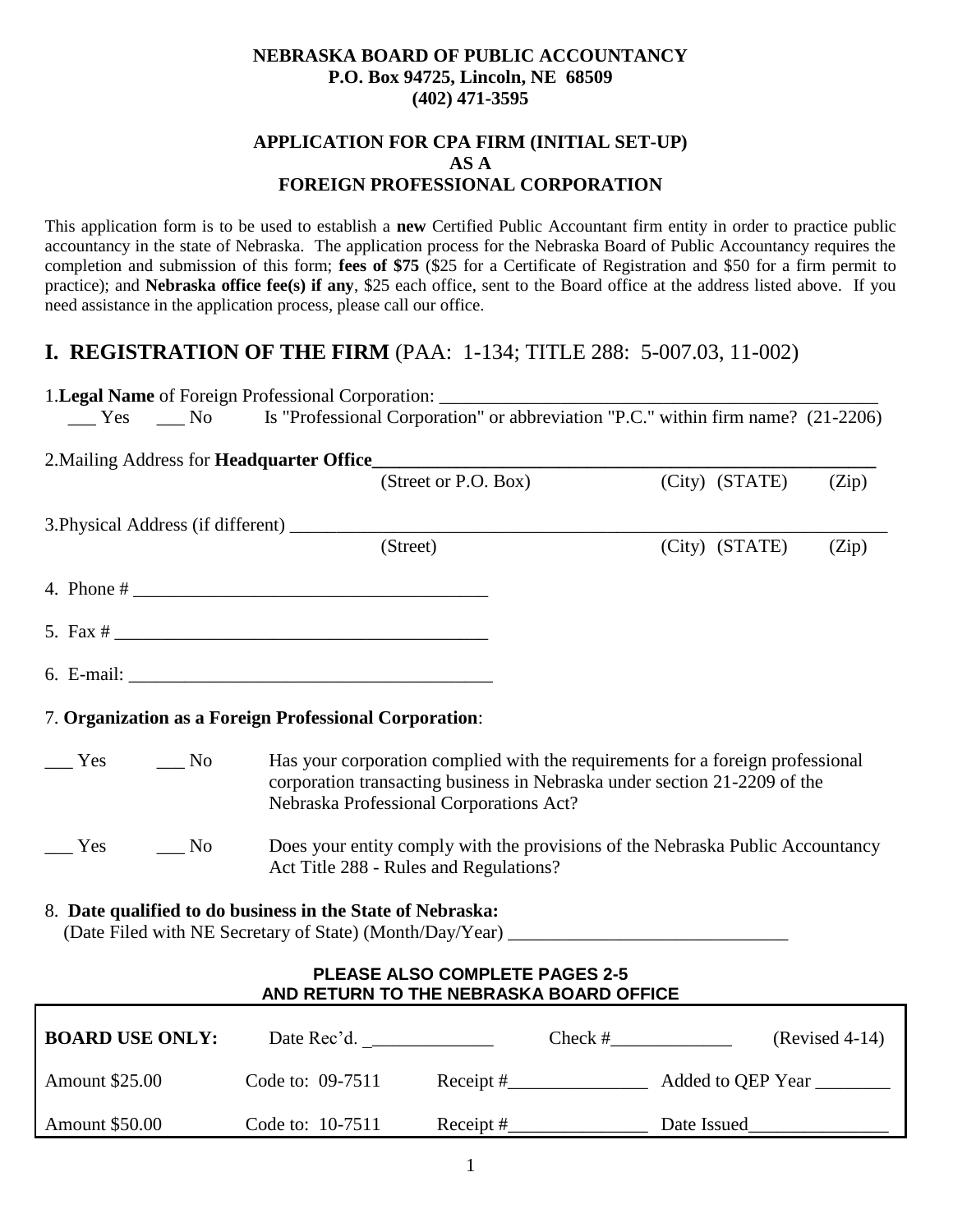## **CERTIFICATE OF REGISTRATION** (21-2216 TO 21-2218)

Upon review, the Board office will send two copies of a Certificate of Registration to you. You must send one copy to the Nebraska Secretary of State with the appropriate fee (\$25). It expires twelve (12) months from date of issue. **(\$25 fee for Certificate of Registration.)**

**List All Owners as of the last day of the month preceding this filing. Attach additional sheets if necessary.** 

| <b>SHAREHOLDERS</b>    | <b>RESIDENCE ADDRESS</b>   | <b>OFFICE</b>   | <b>NE</b>  | <b>NE</b>      |
|------------------------|----------------------------|-----------------|------------|----------------|
| <b>FULL LEGAL NAME</b> | (Street, City, State, Zip) | <b>LOCATION</b> | $CERT. \#$ | <b>PERMIT#</b> |
|                        |                            |                 |            |                |
|                        |                            |                 |            |                |
|                        |                            |                 |            |                |
|                        |                            |                 |            |                |
|                        |                            |                 |            |                |
|                        |                            |                 |            |                |

| <b>DIRECTORS:</b><br><b>FULL LEGAL NAME</b> | NE. CERT.# | <b>NE PERMIT#</b> |
|---------------------------------------------|------------|-------------------|
|                                             |            |                   |
|                                             |            |                   |
|                                             |            |                   |

| <b>OFFICERS:</b><br><b>FULL LEGAL NAME</b> | <b>TITLE</b> | NE CERT.# | <b>NE PERMIT#</b> |
|--------------------------------------------|--------------|-----------|-------------------|
|                                            |              |           |                   |
|                                            |              |           |                   |
|                                            |              |           |                   |

**8. How many full-time, permanent employees are in your firm?** 

**9. Is principal executive officer a shareholder and director who is a Nebraska licensed CPA (or PA)?** 

\_\_\_ Yes \_\_\_ No **Name:** \_\_\_\_\_\_\_\_\_\_\_\_\_\_\_\_\_\_\_\_\_\_\_\_\_\_\_\_\_\_\_\_\_\_\_\_\_\_\_\_\_

### **AFFIDAVIT**

This application for a Certificate of Registration **MUST** be signed by an officer of the business entity who is a licensed CPA/PA in some state and in good standing.

"I HEREBY CERTIFY that the above named foreign professional corporation complies with the Nebraska Public Accountancy Act, Title 288, Revised and Substituted Rules of the Nebraska State Board of Public Accountancy, and the provisions of Sections 21-2201 to 21-2222 of the Revised Statutes, State of Nebraska. I also acknowledge that **Certificates of Registration expire 12 months from the date of issue."**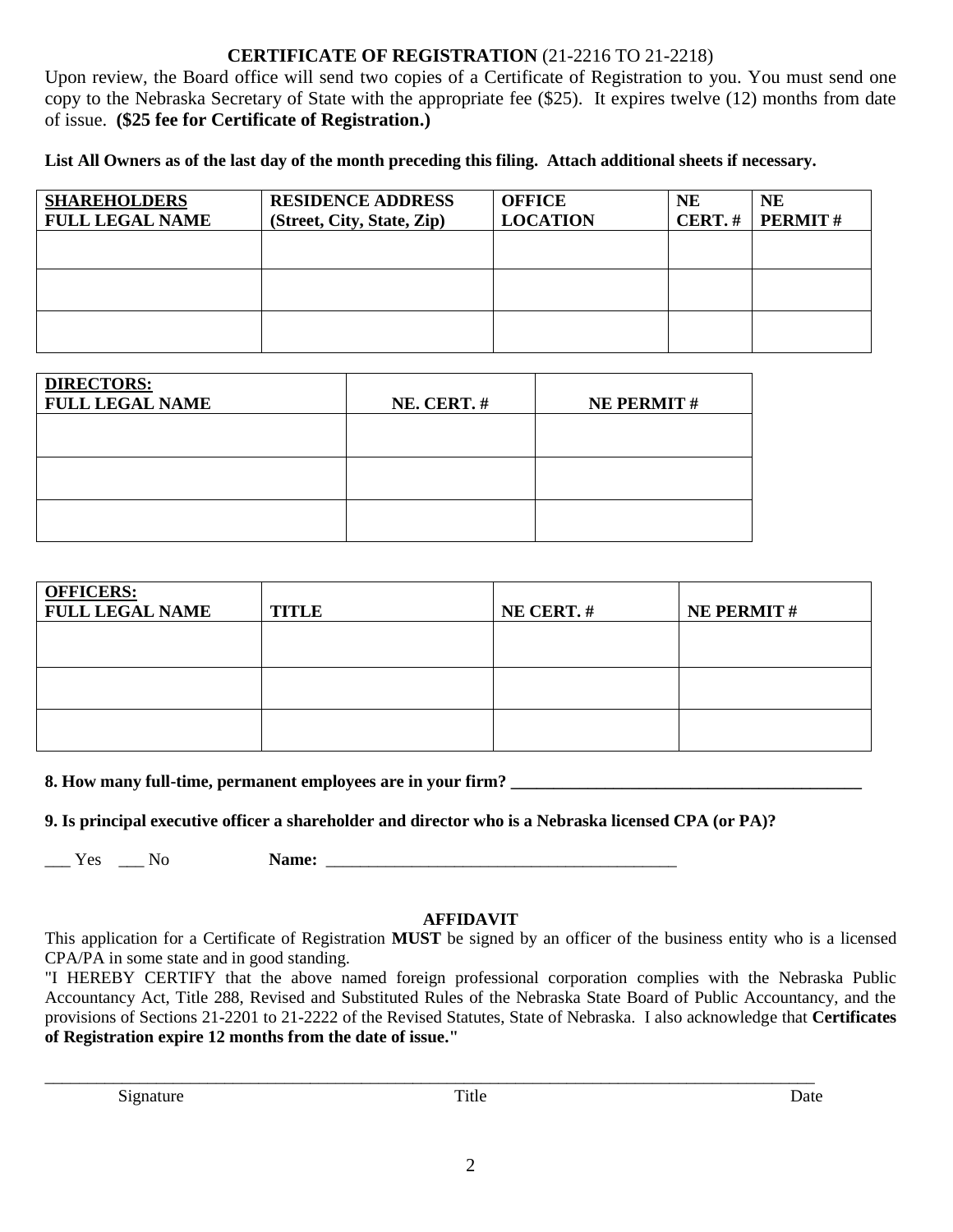### **OWNERSHIP OF FIRM:** (PAA: 1-162.01)

1. What is the total number of **LICENSED OWNERS** of the firm **BOTH** IN and OUTSIDE Nebraska? \_\_\_\_\_\_\_\_\_

What is the total number of **NON-LICENSED OWNERS**<sup>\*\*</sup> of the firm **BOTH** IN and OUTSIDE Nebraska? (As of the last day of the month preceding this filing.) (You must provide a **number**.) **\*\*If the firm has any owners who are NOT certified public accountants or public accountants, you must answer the following questions a-i pursuant to Section 1-162.01 of the Public Accountancy Act.** Please refer to the Act for the definition of a "non-licensed owner."

**If the firm's owners are 100% licensed CPAs or PAs, then skip to "Firm Name" on page 4.**

**Firms with non-licensed owners:** (As of the last day of the month preceding this filing)

- a. Of the **total number of owners** of the firm, what **percentage** constitute **non-licensed** owners? \_\_\_\_\_\_\_\_\_\_\_\_\_% (Must be a precise percentage; do not use  $\langle$  or  $\rangle$  or approximate.)
- b. Does every non-licensed owner **actively participate** in the business?

### **No**; **Attach page with specific details.** Yes

**"Actively participate"** is defined as the providing of personal services in the business entity licensed in Nebraska to practice public accounting, in the nature of management, performance of services for clients, or similar activities. Non-natural persons and individuals whose primary source of income from the business entity is provided as a result of passive investment will not be considered as actively participating in the business entity.

c. Of the firm's **equity capital**, what **percentage** is held or has been received by the total number of non-licensed owners?  $\frac{9}{6}$ 

Of the firm's **voting rights**, what **percentage** is held or has been received by the total number of non-licensed owners?  $\frac{9}{6}$ 

Of the firm's **profits or losses**, what **percentage** is held or has been received by the total number of nonlicensed owners?  $\frac{9}{6}$ 

d. Does any non-licensed owner hold himself/herself out as a CPA, PA, owner, partner, shareholder, limited liability company member, director, officer, or other official in any manner with the exception of the term "principal" as defined by the Public Accountancy Act?

 $\Box$  No  $\Box$  Yes; List name and title

e. Does any non-licensed owner have ultimate responsibility for the performance of any audit, review, or compilation of financial statements or other forms of attestation related to financial information?

- f. Has any non-licensed owner been convicted of any felony under the laws of any state, of the United States, or of any other jurisdiction?
	- $\Box$  No  $\Box$  Yes; Attach information with specific details.
- g. Has any non-licensed owner been convicted of any crime, an element of which is dishonesty or fraud, under the laws of any state, of the United States, or of any other jurisdiction?

 $\Box$  No  $\Box$  Yes; Attach information with specific details.

h. Has any non-licensed owner had his/her professional or vocational license(s), if any, suspended or revoked by a licensing agency of any state of the United States or of any other jurisdiction or otherwise been the subject of other final disciplinary action by any such agency?

 $\Box$  No  $\Box$  Yes; Attach information with specific details.

 $\Box$  No  $\Box$  Yes; List name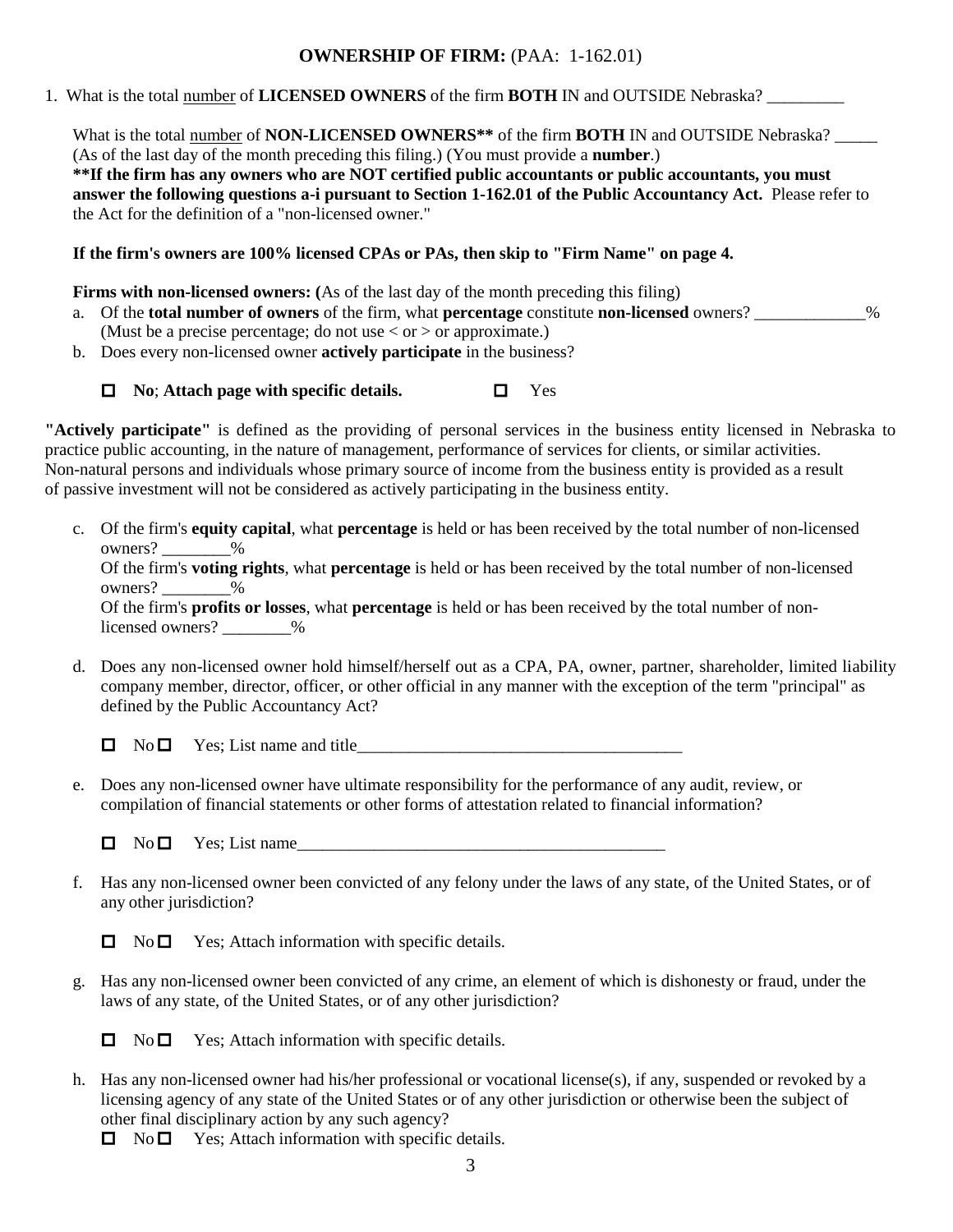i. Is any non-licensed owner in violation of any rule or regulation regarding the character or conduct promulgated by the board relating to owners who are not certified public accountants or public accountants?

 $\Box$  No  $\Box$  Yes; Attach information with specific details.

**FIRM NAME** (1-161; PC ACT 21-2206; Title 288: 5-007.03; 11-002)

## **Is the firm name appropriate under Law and Rules?** Yes No

- "Company" cannot be used with a professional corporation only with partnerships and LLC's (see Law).
- "Associates" must include at least two licensed, permanent employees (9/9/2016).

**------------------------------------------------------------------------------------------------------------------------------------------------**

- Other terms/phrases, etc. may need to be reviewed by the Board (under Agency Declaratory Order).

# **II. REGISTRATION OF FIRM'S OFFICE(S) & WORK SPACE(S)** (1-135; 288-10)

According to Section 1-135 of the Public Accountancy Act of 1957, Revised, **each office established or maintained for the practice of public accounting in this state** by a foreign professional corporation, SHALL BE REGISTERED ANNUALLY WITH THE BOARD. After the initial registration of the firm's office(s), the registration will be renewed by June 30 of each year.

### **A \$25 fee is charged for each Nebraska office.**

Each office shall be under the supervision of a manager who holds a Nebraska active permit ("office manager"**\***). Such manager may serve in such capacity at one office only. Such manager shall be directly responsible for the supervision and management of the office and may be subject to disciplinary action for the actions of the person or firm or any persons employed by that office of the person or firm which relate to the practice of public accountancy.

Notification shall be given to the Board within thirty days of any change in manager of any office, and after the admission or withdrawal of a partner from any partnership or a member from any limited liability company so registered. Notification shall also be given the Board when any firm changes its name, opens a new office or closes an office.

#### **FIRMS WITHOUT A NEBRASKA OFFICE:**

**If your firm does NOT have a Nebraska office, please record the office location(s) where business for Nebraska clients is conducted, reports for Nebraska clients are issued, etc.** 

### **OFFICE LOCATIONS:**

Please list each **office** location of the firm below. Photocopy this page for more than five office locations and attach it to this application. Do **not** use Post Office addresses for the physical address. Include City, State & Zip for both addresses.

| <b>Mailing Address</b> | <b>Physical Address</b> | <b>Phone Number</b> | <b>Office Manager*</b> (CPA with Permit) |
|------------------------|-------------------------|---------------------|------------------------------------------|
| 1 <sup>st</sup>        |                         |                     |                                          |
| $(\$25)$               |                         |                     |                                          |
| 2 <sup>nd</sup>        |                         |                     |                                          |
| (\$25)                 |                         |                     |                                          |
| 3 <sup>rd</sup>        |                         |                     |                                          |
| (\$25)                 |                         |                     |                                          |
| 4 <sup>th</sup>        |                         |                     |                                          |
| (\$25)                 |                         |                     |                                          |
| 5 <sup>th</sup>        |                         |                     |                                          |
| (\$25)                 |                         |                     |                                          |
|                        |                         |                     |                                          |